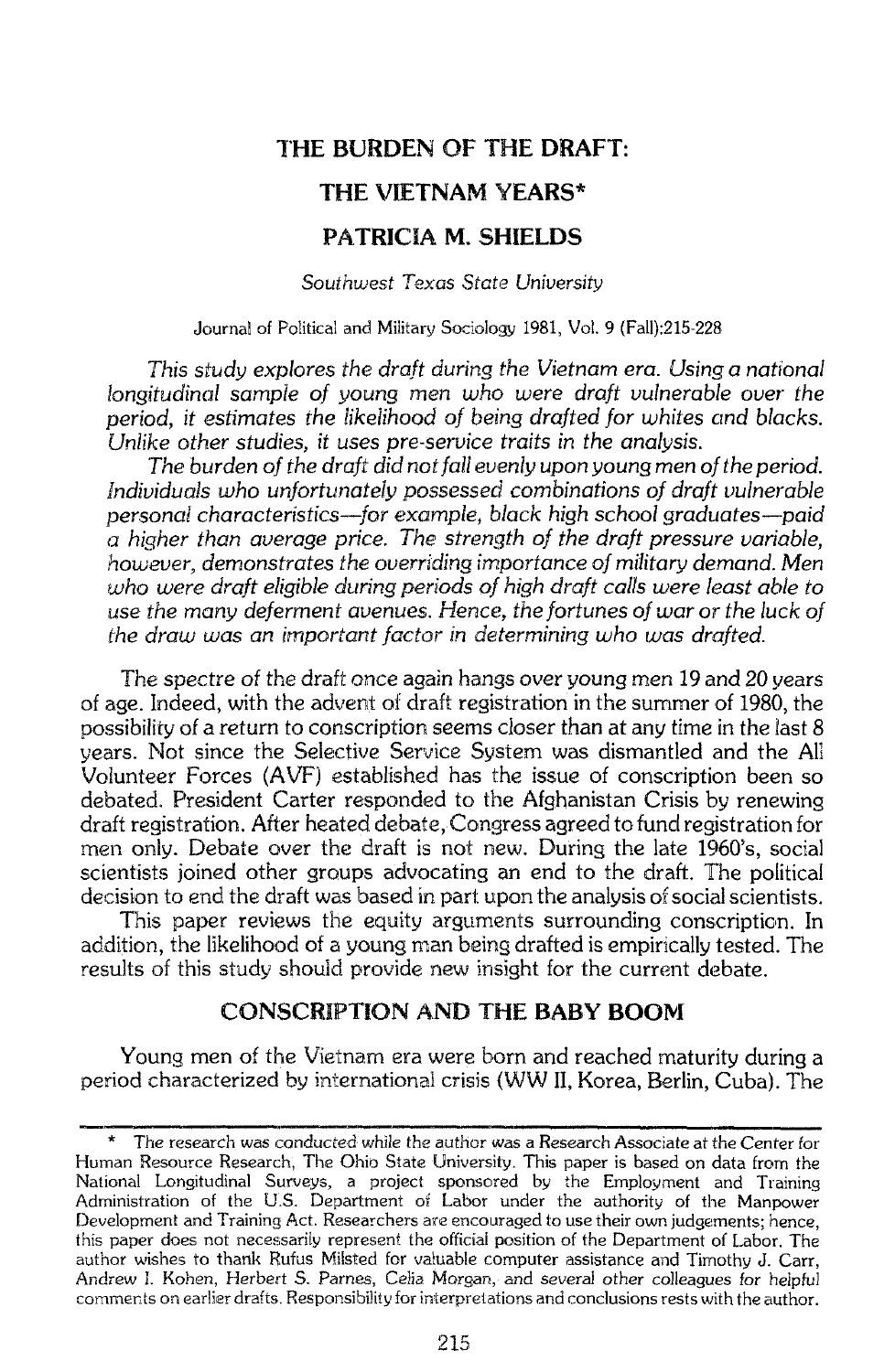draft was seen as a necessary policy variable, for it permitted able young men to be drawn quickly into service in event of an emergency. Throughout the 1950's the equity issue seldom received public review. Nearly everyone served. At that time the armed forces required approximately 70 percent of the nation's young men to meet its manpower needs (Davis and Dolbeare, 1968:130). However, in the early 1960's, as the first of the baby boom children reached maturity, a manpower surplus began to appear. This abundance of manpower created serious problems in the choice of who was to serve. During this period of relative peace, the Selective Service took on a new official function or purpose. It defered men in order that they might train and study and in this way serve the national interest.

If the international arena had remained relatively calm, perhaps questions concerning the equity of the system would not have been raised. However, the escalating Vietnam War and the dramatic increase in draft calls of the mid-1960's brought the policies of the Selective Service to the public's attention. The concept of selective service as well as the institution and its policies were challenged.<sup>1</sup> Two important examples of public scrutiny are the 1966 Chicago conference on the draft and establishment of a National Advisory Commission on the Selective Service (referred to here as the Marshall Commission). Both the Chicago conference and the Marshall Commission questioned the equity of the then current system. It was argued that higher income men could effectively avoid service through the student deferment. The Marshall Commission contended that young men who had sufficient income to take advantage of the college deferment then had the additional opportunity to extend their deferred status indefinitely through graduate school, and through occupational or dependency deferments.

These findings, growing public pressure, and the increasing manpower demands of the intensifying war led to the elimination of the graduate student deferment and a reduced list of deferred occupations. But these changes were a stop-gap measure. By the Fall of 1969 the lottery was initiated, and by 1973 virtually all armed forces new entrants were volunteers.

## **EQUITY AND THE DRAFT**

Equity in the context of the draft can be evaluated in several ways. First, equity would imply equal probability or risk of selection among men of the relevant age. Second, the risks associated with service, i.e., combat, injury and death, should be distributed evenly among members of the armed forces (Canby, 1972:22).

It has been well documented that the burden of the fighting fell most heavily upon low income, poorly educated individuals. Army records show that a college graduate had a 42% chance of a Vietnam tour versus 64% for a high school graduate and 70% for a high school dropout. Furthermore, a survey of Chicago neighborhoods revealed that men from low-income neighborhoods were three times as likely to die in the Vietnam conflict as men from high income

<sup>1.</sup> See for example, The New York Times (January 3, 1966), Newsweek (April 11, 1966), Reporter (June 16, 1966), Newsweek (July 10, 1967), Klassen (1966), Chapman (1967), Tax (1967), The U.S. National Advisory Commission (1967).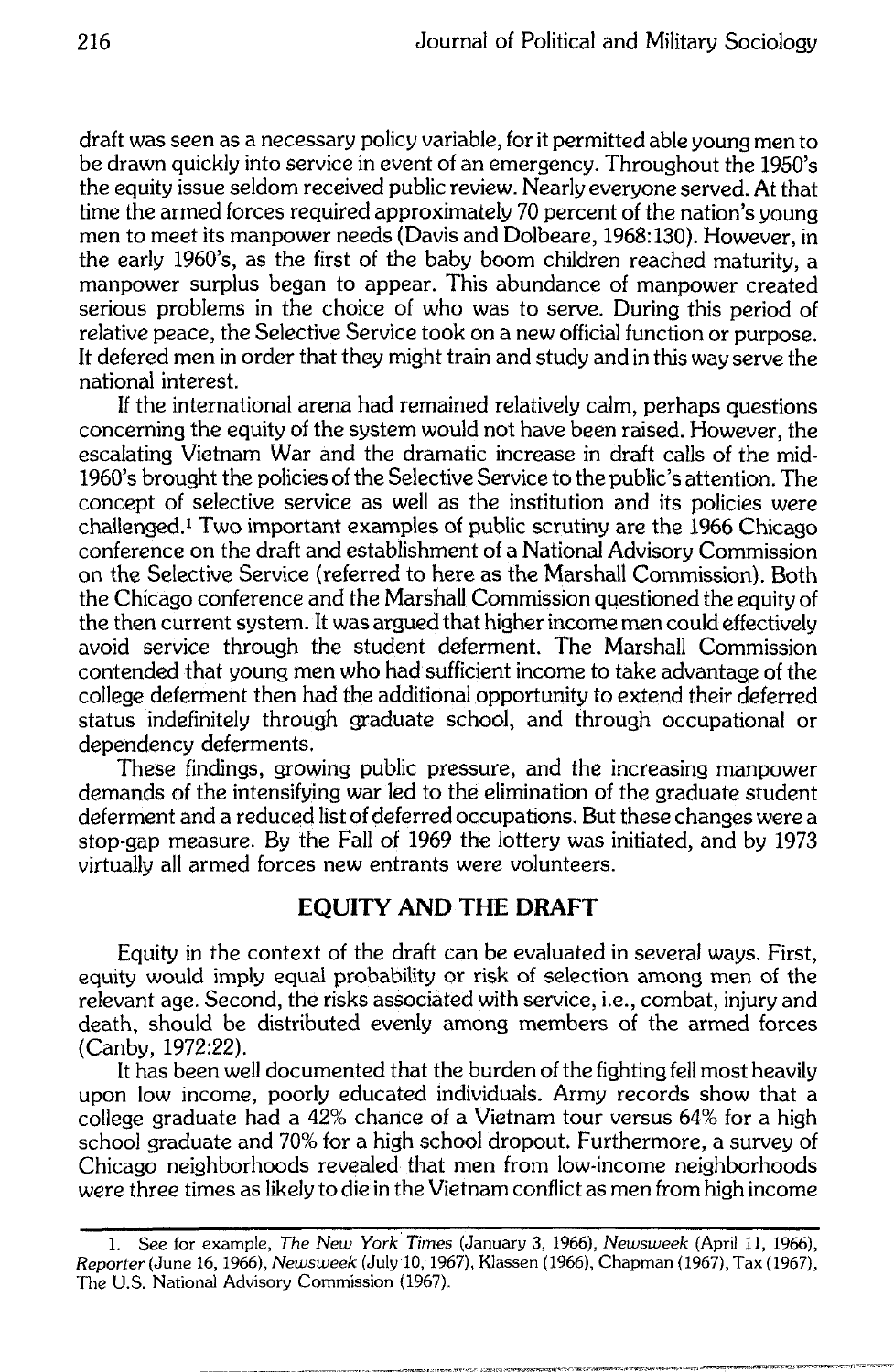areas (Baskir and Strauss, 1978:7). The survey characterized avoiders, evaders, draftees, and reluctant volunteers as victims of the system.

# THE LIKELIHOOD OF BEING DRAFTED

Equity in a conscription system implies an equal likelihood of being drafted among young men of the relevant age. In the United States, race and social class are important perspectives from which to judge equity. Do individuals of different races and social classes face the "risk" and have the opportunity to eniov the benefits equally? An objective of this section is to address aspects of ex-ante equity.

For the most part, variables used are divided into two broad categories: (1) Selective Service and military demand factors, and (2) personal characteristics.

The Selective Service established minimum eligibility requirements for health and mental ability as well as a deferment system that enabled a young man temporarily or completely to avoid the draft and/or consequent pressure to enlist. During the Vietnam era, as the level of fighting fluctuated, so did the need for recruits. Armed forces manpower demand was reflected in the level of draft calls. Selective Service and demand factors utilized in the model include health status, mental ability, educational attainment, fatherhood, and draft pressure.

Personal characteristics associated with the dependent measure include socioeconomic family background (SES), geographic environment, and the knowledge of the draft system. The former is particularly useful in assessing the equity question. In summary the model takes the following form: Probability of

being drafted  $=$ 

f(Education, Health, Mental Ability, Draft Pressure, Fatherhood, Geographic Residence, Socioeconomic Status, Knowledge of the Selective Service Process)

Both high and low levels of education and mental ability are expected to be negatively related to the dependent measure. High values on these variables are associated with the student deferment, while low values correspond to the mental ability exemption. On the other hand, noncollege youths who met the minimum IO standards, e.g., those with 10-12 years of school, are expected to be drafted at higher than average rates. The health exemption and the hardship deferment led us to hypothesize a negative relationship with the draft for fathers or individuals with health limitations.

To roughout the literature of the mid and late 1960's there were frequent references to discrimination in draft policy along socioeconomic lines (Davis and Dolbeare, 1968; Little, 1969; and the National Advisory Commission on Selective Service, 1967). It was argued that the demographic composition of the local draft boards, the conscription/enlistment quota system, and the student deferment were the chief causes of the low rates of service among upper income vouths. Davis and Dolbeare describe local draft board members as part of the elite in the local community.<sup>2</sup> Furthermore, the local board had great discretion

<sup>2.</sup> Nearly half of all the male, predominantly white board members were over 60 and twothirds were veterans. The educational attainment of board members was comparatively high and the dominant occupation groups were professional and proprietors, managers, and officials (Davis and Dolbeare, 1968:57-58).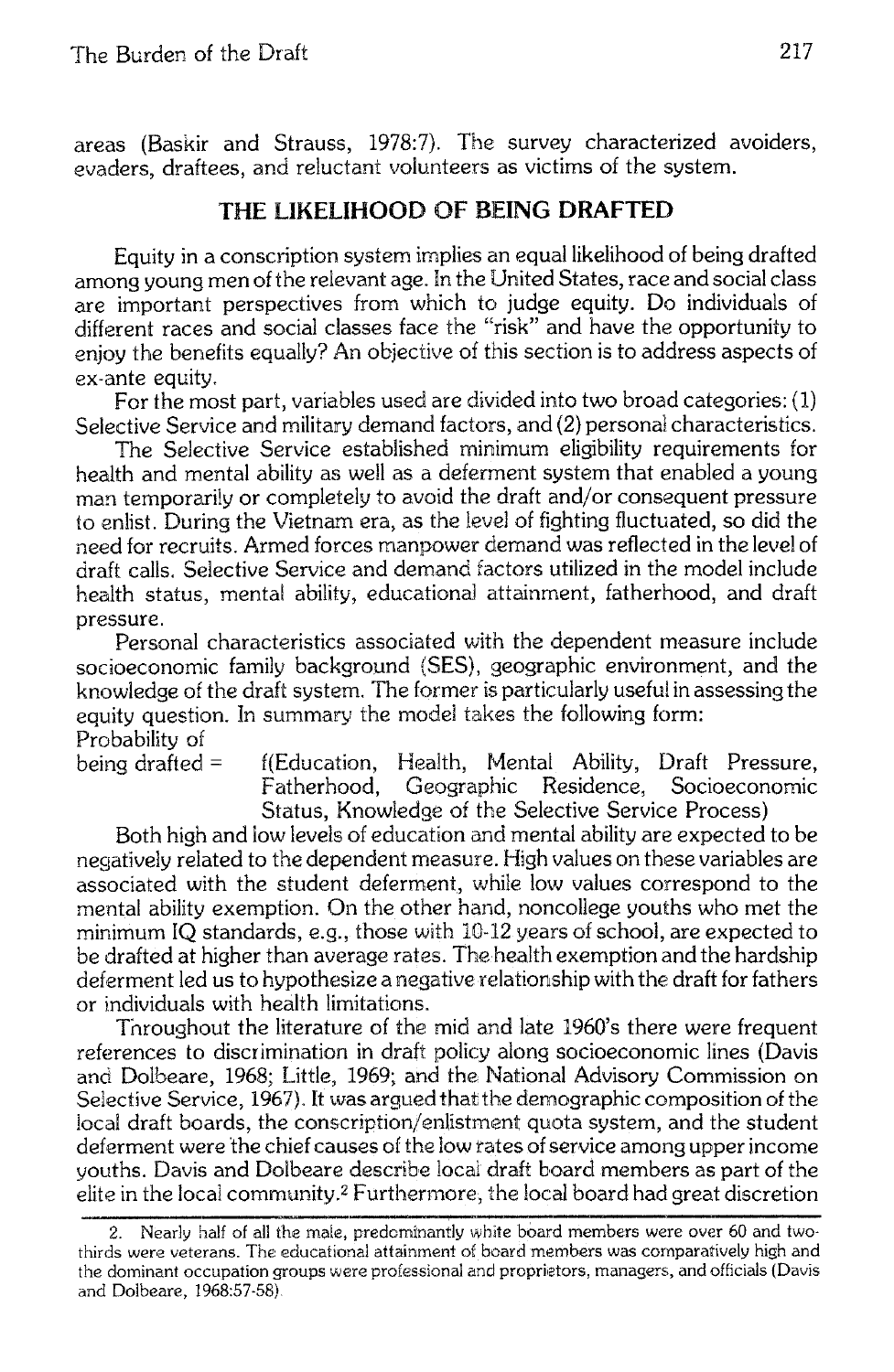over draft classification decisions,<sup>3</sup> especially those involving occupational deferments. These facts led Davis and Dolbeare and the Marshall Commission to conclude that local board members favored young men who, like themselves. were from the upper class.

Draft quotas were derived from the 1-A pool. Lower class youths had a greater likelihood of being classified as 1-A since they were less likely to attend college or be eligible for occupational deferments. Hence, an inverse relationship is hypothesized with SES.<sup>4</sup>

All in all, the relationship between geographic region and the likelihood of conscription is unclear. Nevertheless, there is reason to suspect that during the Vietnam era local draft boards in large metropolitan areas drafted eligible urban poor while upper class suburban youths were protected from conscription (Davis and Dolbeare, 1968:64).

The demographic characteristics of draft board members from northern urban cities are cited as the rationale for this hypothesis. The draft board demographic characteristics seldom matched those of the population they served. It was a Selective Service policy that once a local draft board member was appointed, that position was retained until he resigned. Consequently, it was not uncommon for men to have tenure as board members of 15 to 25 years (Davis and Dolbeare, 1968:64). Hence, the draft board composition retained the characteristics of an earlier period while urban whites migrated to the suburbs and blacks moved into the north central cities (Little, 1969:15-16).

Finally, it is hypothesized that if an individual understands the Selective Service System as well as the consequences of being a member of the armed forces, he will choose to avoid the draft. For example, if a young man understands the military alternative, he will be able to evaluate his own probability of being drafted (e.g., army, combat, etc). He will also understand the potential advantages of the armed forces such as technical training, medical care, and the G.I. bill. Hence, he would try to avoid the draft either by enlisting or through the many deferment avenues.

## DATA AND METHODOLOGY

The data used in this study make it a unique contribution to the literature. Past studies suffer from the problems of retrospective information (Baskir and Strauss, 1978). Longitudinal data are employed in this study; hence pre-service characteristics are more accurately measured. Furthermore, these data complement studies such as that of the Marshall Commission which relied upon data from an earlier period. The National Longitudinal Surveys (NLS) of the labor market and educational experiences of young men are used in this study. The NLS is a multistage probability sample selected from the civilian noninstitutional population of young men aged 14 to 24 when first interviewed in 1966.

Two slightly different universes are used in this study. Both are a subset of

<sup>3.</sup> Davis and Dolbeare (1968:79) estimated that between 10% and 30% of these decisions were at the discretion of the draft board.

<sup>4.</sup> It should be noted that the high incidence of disqualification among the poor may have led to below average draft rates among the lower SES grouping when ineligibles are included in the analysis.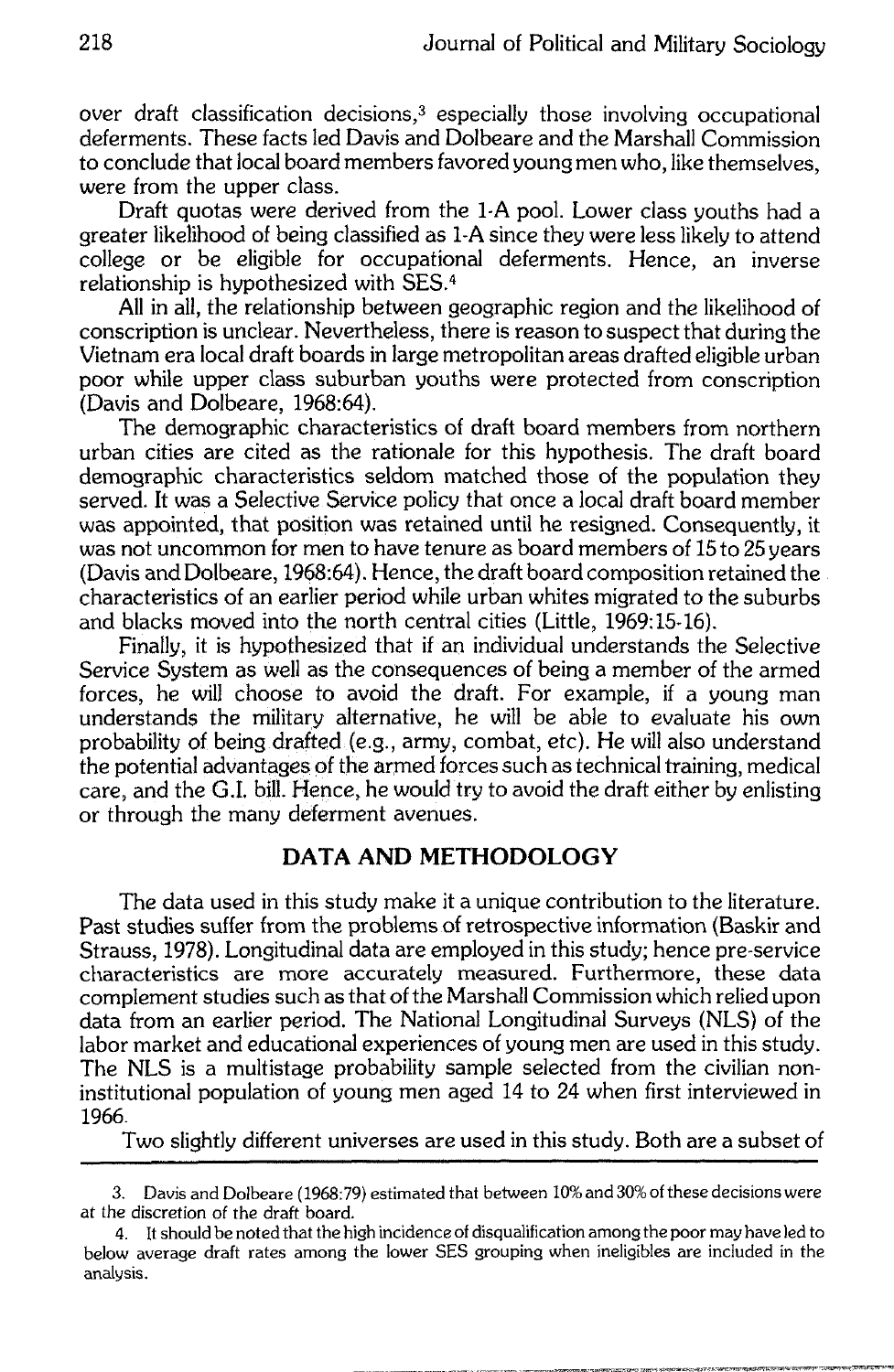the total NLS sample—voung men who were  $(1)$  21 to 27 vears of age in 1973<sup>5</sup>. and (2) not veterans when they entered the sample in 1966. This group is fairly representative of all non-veterans of the period. Hence, we can look at the young men as a whole and determine the likelihood of being drafted. The second universe further restricts the above sample by excluding men who were permanently exempted (classified "4-F") from the armed forces. The permanently exempted youth were eliminated from the universe to ensure comparability with past studies. Moreover, exclusion of this group from analysis permits exploration of another facet of the issue, namely whether the armed forces drew more heavily from any one group after the ineligible are excluded. For example, while the armed forces may not have drafted blacks disproportionately, they may have drafted "eligible" blacks in greater than average numbers. Generalizations are possible for the entire Vietnam era because annual (1966-1973) interviews were conducted<sup>6</sup> during a period that corresponded closely to the Vietnam era (1964-1973).

The analysis is explored utilizing multiple classification analysis (MCA), a version of multiple regression analysis with all the explanatory variables expressed in categorical form.<sup>7</sup>

The dependent variable was constructed utilizing the respondents' selfreported method of entry. The independent variable set was created using preservice characteristics rather than relying on retrospective information. Since individuals born in different years were vulnerable to the draft at different times. it was necessary to use a common pre-service life cycle referent. Education was chosen to pool cross-sectional information because it linked directly to the student deferment. Pre-service educational attainment is measured as of the year the young man stopped full-time continuous enrollment. This is the year he is theoretically draft eligible. For those who did not graduate from high school. pre-service characteristics are measured as of the year corresponding to their eighteenth birthday. Pre-service characteristics such as draft pressure (1=draft eligible in 1966, 1967 or 1968)<sup>8</sup>, fatherhood (1=dependents other than wife), and region of residence and health (1=health limits school or work) are measured as of the year of draft eligibility. A measure of a young man's understanding of the Selective Service system was not available directly. Hence, this concept was measured using the respondents' knowledge of the world of work score.

6. There were no interviews conducted in 1972.

7. Statistical problems with the use of dichotomous dependent variables in regression analysis (MCA is a special form of regression) necessitated using logit to confirm the MCA results. Logit and MCA results are not directly comparable. A technique was developed which transformed the coefficients generated by MCA and logit. A comparison of the transformed results revealed that the predicted direction and magnitude of the logit and the MCA coefficients were, with few exceptions, similar. Since the MCA format lends itself to easy interpretation, MCA results are presented in the text (Shields, 1977: Appendix C).

8. 1966, 1967, and 1968 were the years of the highest draft calls.

<sup>5.</sup> It should be noted that the lottery went into effect in 1970. The men in this sample were 18 to 24 in 1979; the youngest were old enough to be college freshman. During the 1979 lottery, college students retained their student deferments. Hence, for this sample the lottery had relatively little influence.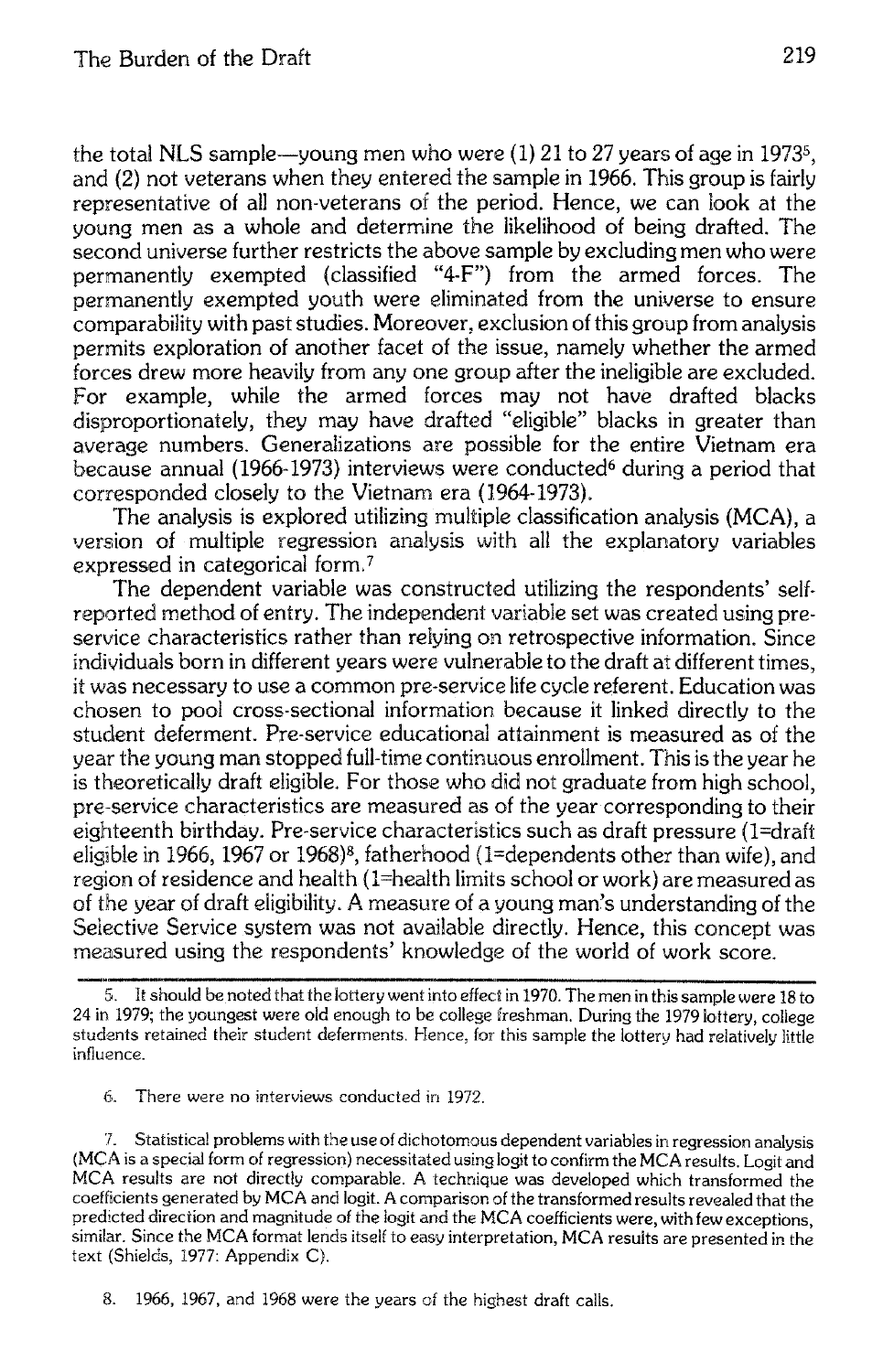## **RESULTS**

As anticipated, blacks were drafted at higher rates than whites regardless of eligibility status (See Table 1). The difference, however, was small. Among the eligible (those not classified 4-F) 8 percent of the whites and 10 percent of the blacks were drafted. When the sample included 4-F's, 9 percent of the blacks and 7 percent of the whites were conscripted. Since the results were similar, and because critics such as the Marshall Commission claimed the burden of the draft fell most heavily on the eligible poor, the "eligibles" will be the group discussed in the remainder of the text.

Very few variables achieve statistical significance in the model designed to explain the likelihood of being drafted (See Table 2). The hardship deferment and draft pressure variables were significantly related to the likelihood of being drafted for both racial groups. In addition, there was similarity between blacks and whites in the factors that were not significant in predicting conscription: mental ability, civilian occupational information, socioeconomic status, and geographic region of residence.

Educational attainment and health are the only measures which have differential impact by race (as measured through the F-ratios associated with the contribution of each variable). Education is significantly (at the .05 level) related to the probability of a black being drafted but not so for whites. Aside from the overall difference, there are noteworthy racial differences in the rate of conscription within education categories.

As the non-significant F-ratio suggests, whites of different educational levels share the burden of the draft evenly. For example, the difference in the draft

|        | Percent<br>Total | Sample<br>Size | $\texttt{Percent}_b$ Eligible | Sample<br>Size |
|--------|------------------|----------------|-------------------------------|----------------|
| Whites |                  | 2,646          | 8                             | 2,467          |
| Blacks | 9                | 1,141          | 10                            | 953            |

Table 1. GROSS RESULTS: THE PERCENTAGE WHO WERE DRAFTED BY RACE AND ELIGIBILITY

a<sub>The universe consists of respondents who were (1)</sub> 21 to 27 years of age in 1973 and (2) not veterans when they entered the sample.

 $^{\text{b}}$ The universe is the same as "a" and respondents were omitted from the universe if in any survey year they were classified as 4-F or not eligible for service.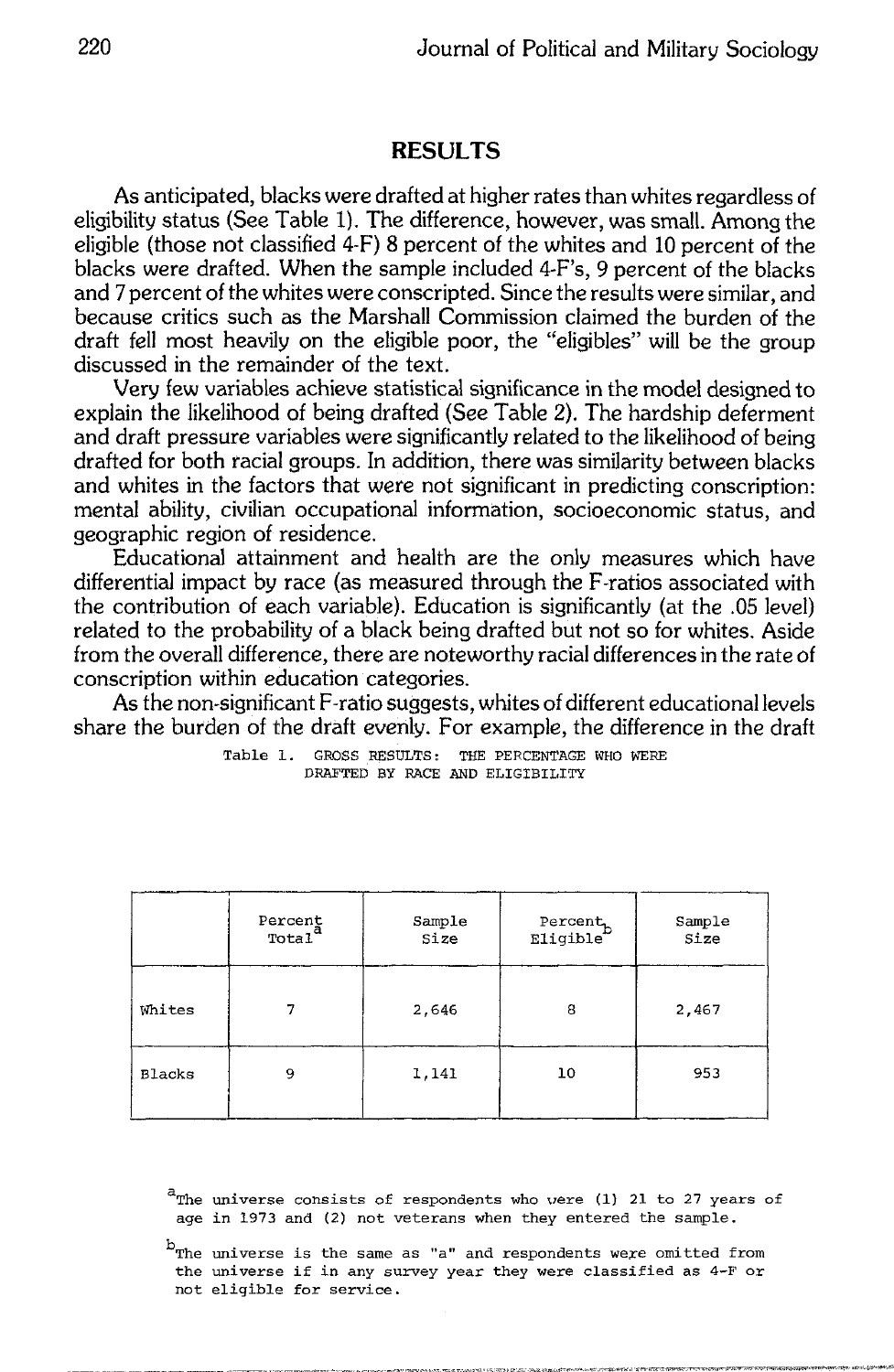Table 2. THE LIKELIHOOD OF A NON-EXEMPTED YOUNG MAN BEING DRAFTED INTO THE ARMED FORCES DURING THE VIETNAM ERA: MCA RESULTS

| Whites                                  |                          |                          |                         |                        |
|-----------------------------------------|--------------------------|--------------------------|-------------------------|------------------------|
| Characteristic                          | Number of<br>Respondents | Unadjusted<br>Percent    | $Adjusted^b$<br>Percent | $(F-ratio)$<br>t-ratio |
|                                         |                          |                          |                         |                        |
| Education <sup>a</sup>                  |                          |                          |                         | (1.70)                 |
| $0 - 8$                                 | 94                       | $\overline{\phantom{a}}$ | 8                       | $-0.09$                |
| $9 - 11$                                | 322                      | 10                       | 9                       | 0.79                   |
| 12                                      | 996                      | 10                       | 9                       | 1.50                   |
| $13 - 15$                               | 562                      | 8                        | 8                       | $-0.13$                |
| 16                                      | 363                      | $\overline{2}$           | 4                       | $-2.41**$              |
| $17+$                                   | 130                      | 4                        | 8                       | $-0.17$                |
| Fatherhood <sup>a</sup>                 |                          |                          |                         | $(6.24)$ ##            |
| No children                             | 2307                     | 8                        | 8                       | $2.47**$               |
| Children                                | 160                      | $\overline{2}$           | 3                       | $-2.47**$              |
| а                                       |                          |                          |                         |                        |
| Draft Pressure                          |                          |                          |                         | $(40.12)$ ##           |
| High                                    | 870                      | 14                       | 13                      | $5.80**$               |
| Low                                     | 1597                     | 5                        | 5                       | $-5.80**$              |
| IQ                                      |                          |                          |                         | (1.60)                 |
| Low                                     | 175                      | 12                       | 9                       | 0.43                   |
| Medium                                  | 1018                     | 10                       | 9                       | 1.88                   |
| High                                    | 616                      | 5                        | 7                       | $-0.96$                |
| NA                                      | 658                      | 6                        | 7                       | $-1.22$                |
| Residence <sup>d</sup>                  |                          |                          |                         |                        |
|                                         |                          |                          |                         | (1.04)                 |
| NE Central City                         | 160                      | 5                        | 4                       | $-1.79$                |
| NE Other                                | 431                      | 6                        | 7                       | $-1.17$                |
| NC Central City                         | 193                      | 7                        | 8                       | $-0.11$                |
| NC Other                                | 574                      | 10                       | 9                       | 1.26                   |
| South Urban                             | 333                      | 6                        | 7                       | $-0.98$                |
| South Rural                             | 399                      | 9                        | 9                       | 0.50                   |
| West                                    | 377                      | 10                       | 10                      | 1.47                   |
| NA.                                     | 0                        | $\mathbf c$              | c                       | c                      |
| Health Problems <sup>a</sup>            |                          |                          |                         | $(6, 26)$ ##           |
| No.                                     | 2217                     | 8                        | 8                       | $2.49**$               |
| Yes                                     | 250                      | 5                        | 4                       | $-2.49**$              |
| $\underline{\mathrm{KOW}}^{\mathrm{d}}$ |                          |                          |                         | (0.66)                 |
| Low                                     | 554                      | 9                        | 9                       | 0.78                   |
| Medium                                  | 1053                     | 7                        | 7                       | $-1.27$                |
| High                                    | 819                      | 8                        | 9                       | 0.64                   |
| NA                                      | 41                       | 7                        | 6                       | $-0.36$                |
|                                         |                          |                          |                         |                        |
| <b>SES</b>                              |                          |                          |                         | (0.68)                 |
| Low                                     | 397                      | 10                       | 9                       | 0.87                   |
| Medium                                  | 900                      | 9                        | 8                       | 0.60                   |
| Hiqh                                    | 1095                     | 6                        | 7                       | $-1.05$                |
| NΑ                                      | 75                       | 7                        | 7                       | $-0.46$                |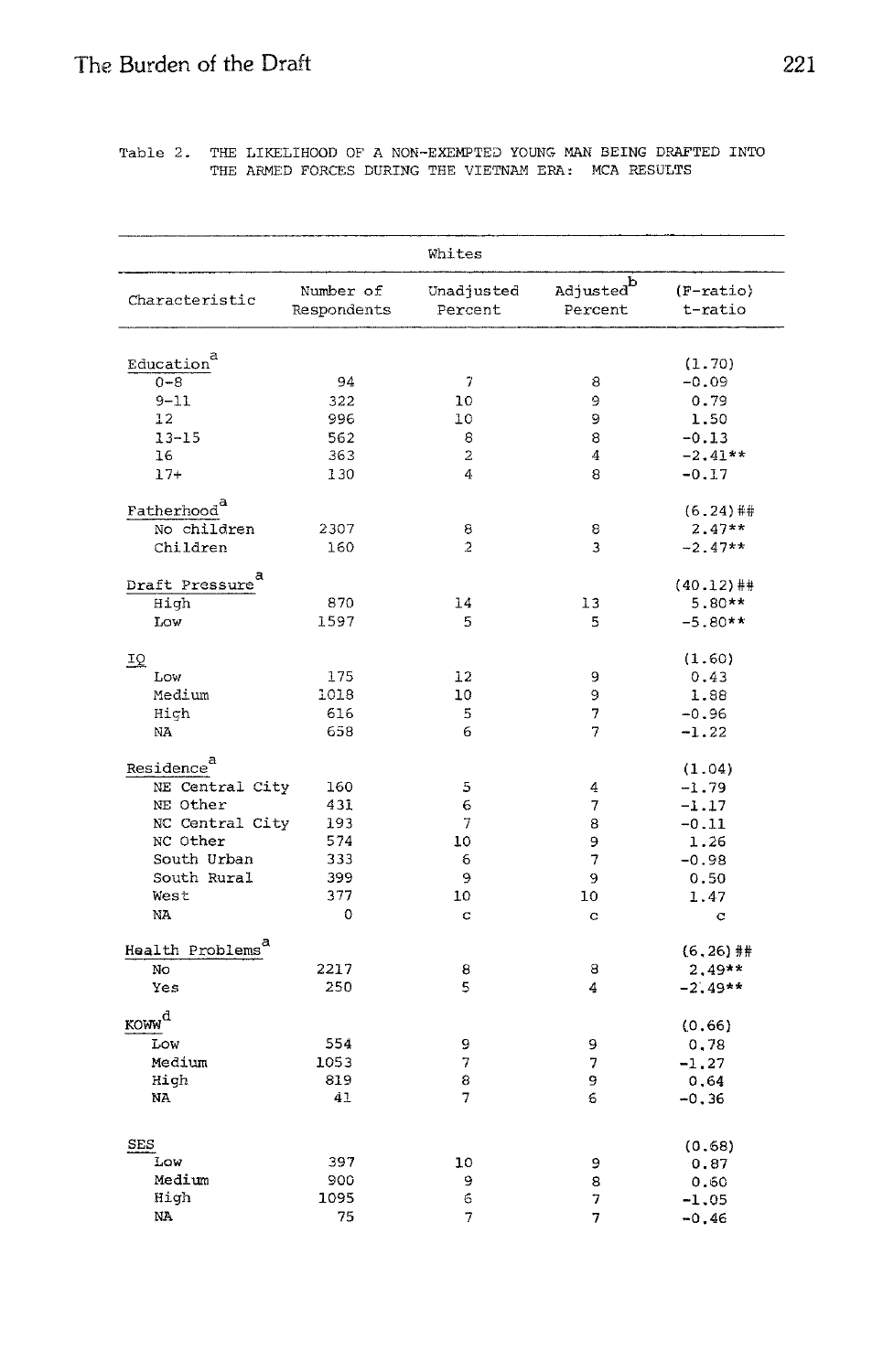Table 2 (Continued). THE LIKELIHOOD OF A NON-EXEMPTED YOUNG MAN BEING DRAFTED INTO THE ARMED FORCES DURING THE VIETNAM ERA: MCA RESULTS

|                                 |                               | <b>Blacks</b>         |                                  |                      |
|---------------------------------|-------------------------------|-----------------------|----------------------------------|----------------------|
|                                 |                               |                       |                                  |                      |
| Characteristic                  | Number of<br>Respondents      | Unadjusted<br>Percent | Adjusted <sup>b</sup><br>Percent | (F-ratio)<br>t-ratio |
| Total or Average                | 2467                          |                       |                                  |                      |
|                                 |                               |                       |                                  |                      |
| Grand Mean                      |                               |                       | 8                                |                      |
| Adj $\kappa^2$                  |                               |                       | .03                              |                      |
| <b>F-ratio for</b><br>the Model |                               |                       |                                  | (4, 26)              |
| Education <sup>a</sup>          |                               |                       |                                  | $(2.70)$ #           |
| $0 - 8$                         | 95                            | 3                     | 4                                | $-2.17**$            |
| $9 - 11$                        | 253                           | 9                     | 8                                | $-1.70*$             |
| 12                              | 407                           | 15                    | 14                               | $2.82**$             |
| $13 - 15$                       | 140                           | 10                    | 12                               | 0.68                 |
| 16<br>$17+$                     | 48<br>10                      | 2<br>c                | 7<br>c                           | $-0.83$<br>c         |
|                                 |                               |                       |                                  |                      |
| Fatherhood <sup>a</sup>         |                               |                       |                                  | $(5.49)$ #           |
| No Children                     | 845                           | 12                    | 11                               | $2.31**$             |
| Children                        | 108                           | 2                     | 4                                | $-2.31**$            |
| Draft Pressure                  |                               |                       |                                  | (35.97)##            |
| High                            | 372                           | 18                    | 18                               | $5.64**$             |
| Low                             | 581                           | 6                     | 6                                | $-5.64**$            |
| IQ                              |                               |                       |                                  | (1.00)               |
| Low                             | 202                           | 17                    | 14                               | 1.59                 |
| Medium                          | 202                           | 11                    | 10                               | $-0.27$              |
| High                            | 20                            | ¢                     | $\mathbf C$                      | c                    |
| NA                              | 529                           | 8                     | 9                                | $-1.07$              |
| Residence <sup>a</sup>          |                               |                       |                                  | (1.02)               |
| NE Central City                 | 77                            | 10                    | 11                               | 0.10                 |
| NE Other                        | 46                            | 9                     | 8                                | $-0.55$              |
| NC Central City                 | 160                           | 14                    | 14                               | $1.69*$              |
| NC Other                        | 21                            | 10                    | 8                                | $-0.38$              |
| South Urban                     | 311                           | 10                    | 10                               | $-0.17$              |
| South Rural                     | 291                           | 10                    | 10                               | $-0.36$              |
| West<br>NA                      | 45<br>$\overline{\mathbf{c}}$ | 4<br>c                | 4<br>c                           | $-1.44$<br>c         |
|                                 |                               |                       |                                  |                      |
| Health Problems <sup>a</sup>    |                               |                       |                                  | (0.03)               |
| No                              | 904                           | 11                    | 10                               | $-0.16$              |
| Yes                             | 49                            | 10                    | 11                               | 0.16                 |
| <b>KOWW</b> <sup>d</sup>        |                               |                       |                                  | (1.68)               |
| Low                             | 559                           | 10                    | 11                               | 0.56                 |
| Medium                          | 297                           | 12                    | 11                               | 0.36<br>$-1.93*$     |
| High<br>NA                      | 82<br>15                      | 6<br>C                | 4<br>c                           | $\overline{c}$       |
|                                 |                               |                       |                                  |                      |

.<br>1920 The Constitution of the All State Product (1930) CPC (2000) Also The CPC and Constitution of the Constitu

**TERRA ISSUE INVESTIGATION** IS IN

**States das 2 tana** 

**Industrial Americans**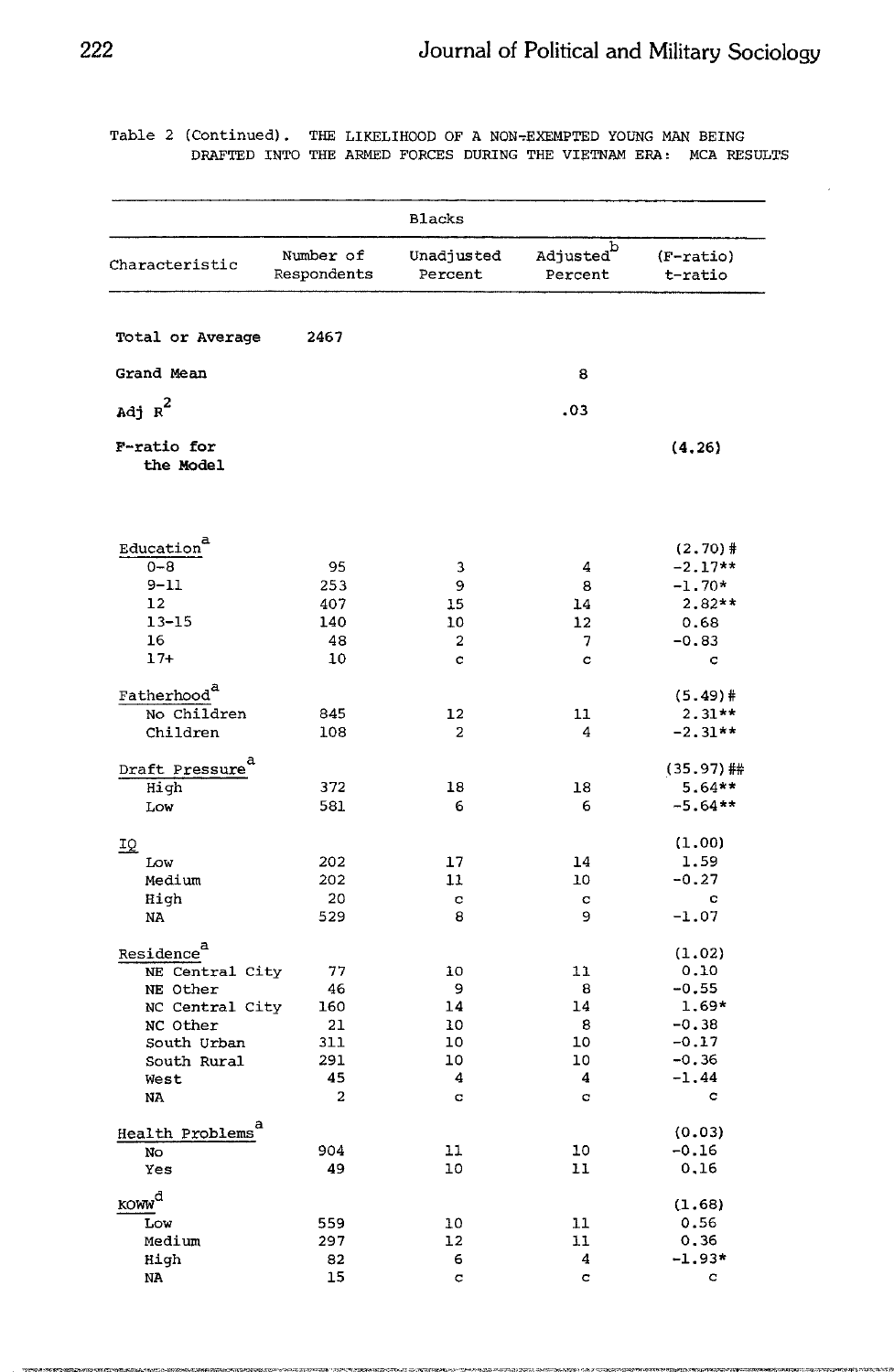| Table 2 (Continued)      |     |    |     |         |
|--------------------------|-----|----|-----|---------|
| <b>SES</b>               |     |    |     | (0.32)  |
| Low                      | 456 | 11 | 11  | 0.55    |
| Medium                   | 303 | 11 | 9   | $-0.83$ |
| High                     | 75  | 8  | 10  | $-0.17$ |
| NA.                      | 119 | 12 | 12  | 0.44    |
| Total or Average         | 953 |    |     |         |
| Grand Mean               |     |    | 10  |         |
| Adj $\rm{_R}^2$          |     |    | .05 |         |
| F-ratio for<br>the Model |     |    |     | (3, 26) |

Universe: Mentally and physically eligible (not classified 4-F) respondents 21-27 years old in 1973 who were not discharged from the Armed Forces prior to 1966.

<sup>a</sup>The characteristic is measured as of the year of draft eligibility.

badjusted by multiple regression technique of holding constant all other variables shown in the table.

<sup>C</sup>Percentage not shown when the category contains 20 or fewer respondents.

KOWW stands for "knowledge of the world of work".

# Statistically significant at the .05 level.

## Statistically significant at the .01 level.

- \* Category is significantly different from the grand mean at the .05 level.
- \*\* Category is significantly different from the grand mean at the .01 level.

rates among high school graduates, dropouts, and those with some college was only one percentage point. College graduates are an exception; they were drafted at one half the average rate (4 percent). On the other hand, the likelihood of being drafted varied substantially across educational categories among blacks. One of the more interesting findings suggests that a disproportionate burden of the draft fell on black high school graduates. Fourteen percent of black high school graduates were drafted. This is significant at the .01 level. Unlike high school graduates, blacks with less than high school education managed, to a limited extent, to escape the draft (8) percent of the blacks with 9-11 years of school completed were drafted). Among young men with less than a high school education, whites faced a higher likelihood of conscription. Whites with 0 to 8 years of school completed were twice as likely to be drafted as similar blacks (8 percent for whites versus 4 percent for blacks). On the other hand, draft rates of white and black high school dropouts (9-11 years of school completed) are within one percentage point of each other. It is interesting that regardless of whether a white graduated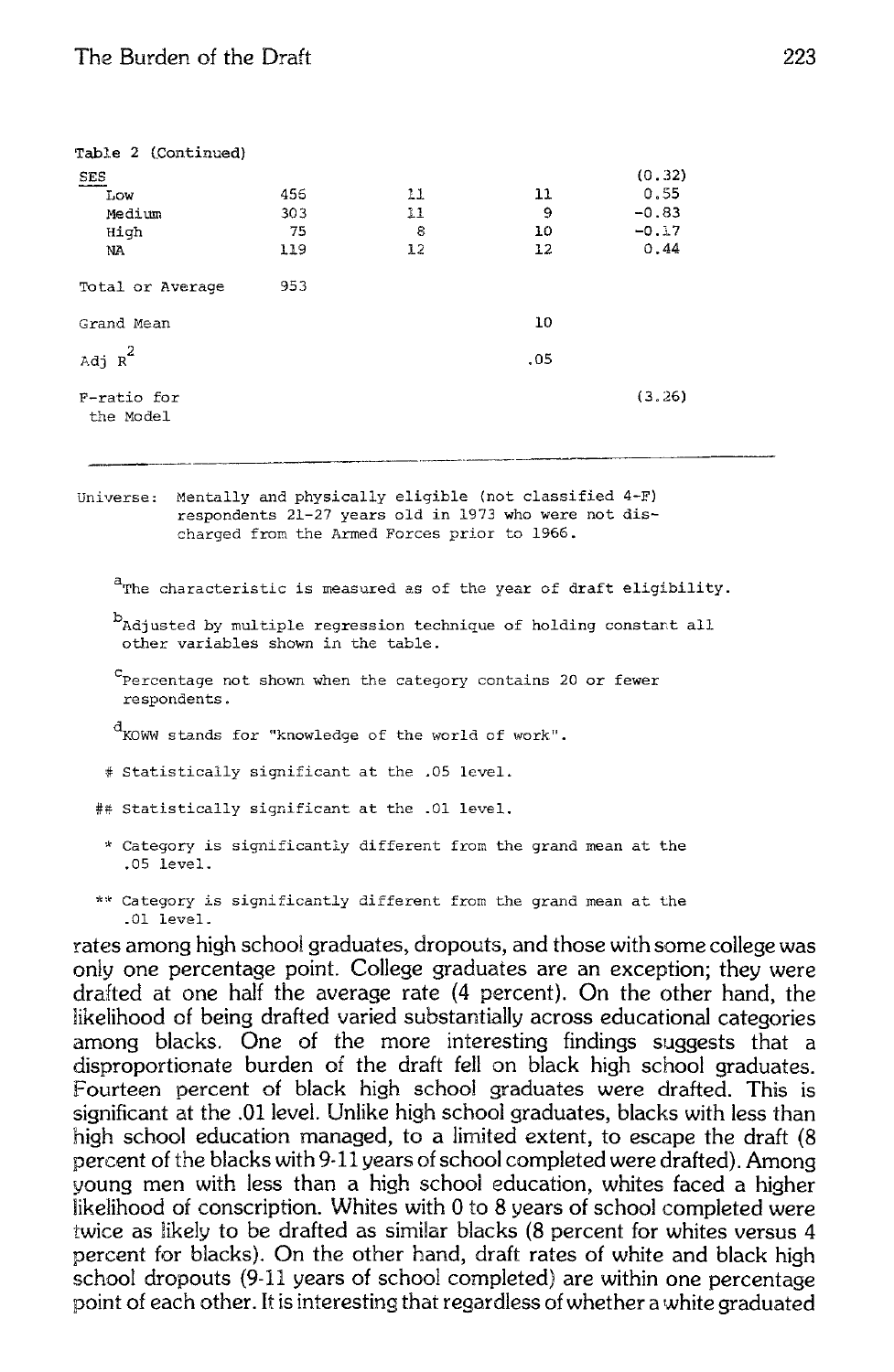or dropped out of high school his chances for the draft are similar. Black high school students, however, increased their likelihood of being drafted 6 percentage points by completing the twelfth grade.

The findings with respect to the health status variable are also of interest. Health is a powerful predictor among whites but is not correlated with black conscription. Only four percent of the whites with health problems were drafted compared to 11 percent of the blacks. Since all those with serious health problems (draft classification, 4-F) were excluded from analysis, this suggests that whites were better able to convert marginal health limitations into temporary (1-Y) deferments. Why were blacks unable to do the same? Perhaps the racial difference stems from the health measure. There may be a discrepancy between a black youth's perceived health limitation and the armed forces health standards. On the other hand, the explanation could stem from discriminatory practices during the pre-induction physical examination. One could also speculate that blacks with marginal health problems do not bring their complaint to the attention of the armed forces physician (during the preinduction physical) under the assumption that their health problems would not be sufficient to disqualify them from the armed forces. Finally, blacks may be at a "disadvantage" in their ability to deal with the predominately white medical "system". (Rice, forthcoming) Whites are more likely to be treated by family physicians and have complete medical histories. Perhaps, more importantly, a white youth had friends and acquaintances who had successfully used the health deferment to avoid service. Whites were then able to use this knowledge in obtaining their own health deferment.

Although region and urbanicity of residence failed to achieve statistical significance for either racial group, black conscription rates in the Northern central cities were approximately twice those for similar whites. In the Northeastern central cities 4 percent of the whites were drafted as compared with 11 percent of their black counterparts. In the North Central region 14 percent of the black central city residents were drafted versus 8 percent of the similar whites. This evidence lends support to the hypothesis that draft boards in the northern cities discriminated unfairly against blacks.

The draft equation does not capture the full impact of conscription on the lives of young men. Indeed, many youths vulnerable to the draft enlisted to avoid conscription. Volunteering had advantages over conscription. The risks of combat were reduced. Choice of branch service was available and opportunities for training were greater.<sup>9</sup>

Selected portions of a similar enlistment equation are presented in Table 3. The results demonstrate that Selective Service criteria and military demand (Draft Pressure) were strong enlistment motivators among blacks and whites. The strength of these variables, however, differed by race. White enlistment was more strongly draft motivated. Variables representing draft pressure, the health exemption, and the hardship deferment were all significant at the .01 level. Only draft pressure and the health status variable were significant for blacks, and then at the :05 level. Furthermore, whites were more likely than blacks to enlist during periods of high draft calls (28% for whites versus 24% for

<sup>9.</sup> A major disadvantage associated with enlistment was increased duration of service.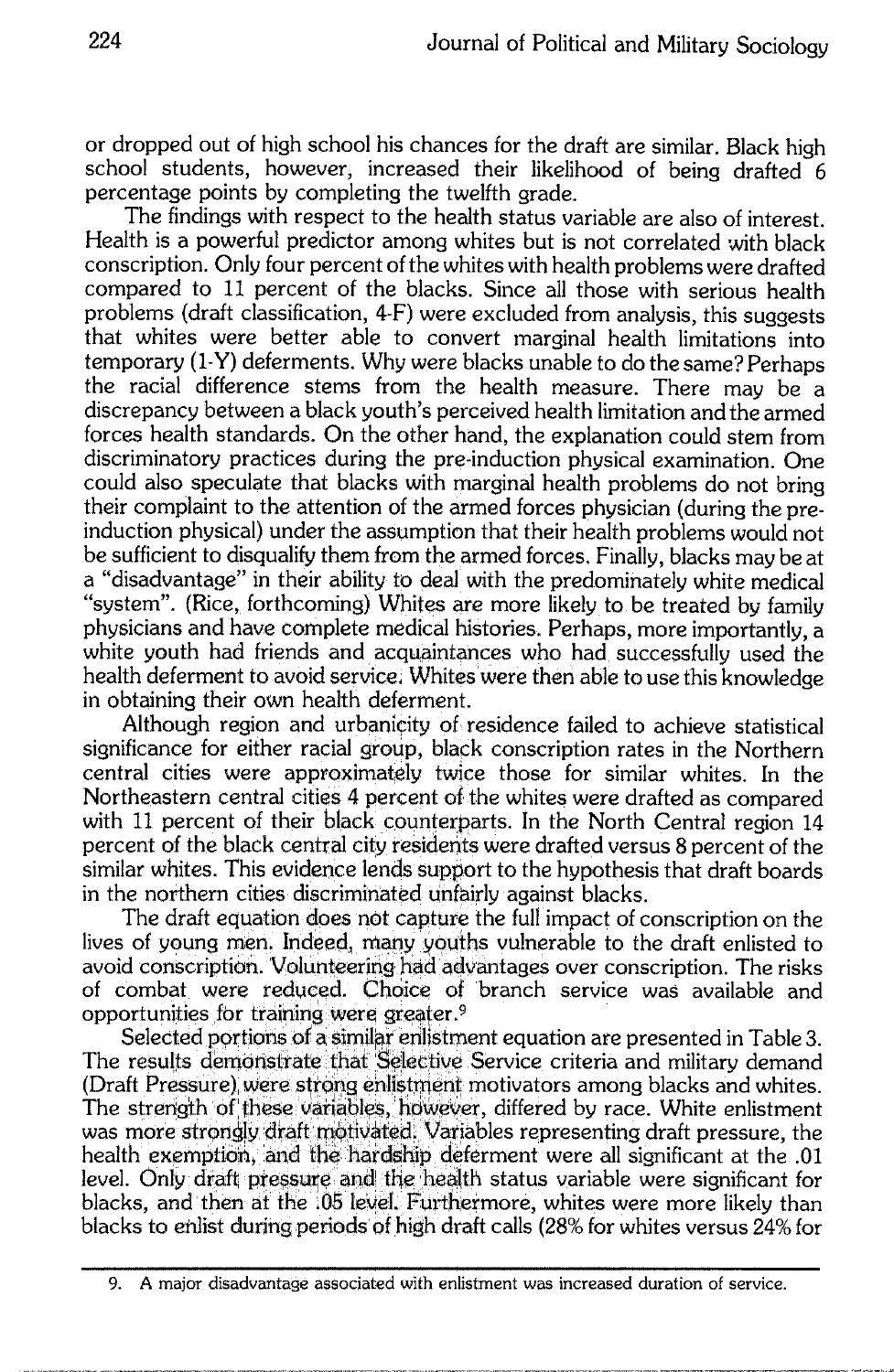|                              | Whites                   |                     | <b>Blacks</b>            |                     |
|------------------------------|--------------------------|---------------------|--------------------------|---------------------|
| Characteristics              | Number of<br>Respondents | Adjusted<br>Percent | Number of<br>Respondents | Adjusted<br>Percent |
|                              |                          |                     |                          |                     |
| Draft Pressure               |                          |                     |                          |                     |
| High                         | 870                      | $28**$              | 372                      | $22*$               |
| Low                          | 1,597                    | $14***$             | 581                      | 16*                 |
| Fatherhood <sup>a</sup>      |                          |                     |                          |                     |
| No children                  | 2,307                    | $20**$              | 845                      | 19                  |
| Children                     | 160                      | $7**$               | 108                      | 13                  |
| Health Problems <sup>a</sup> |                          |                     |                          |                     |
| No                           | 2,217                    | $21**$              | 904                      | $19*$               |
| Yes                          | 250                      | つまま                 | 49                       | $R*$                |
| а<br>Education               |                          |                     |                          |                     |
| $9 - 11$                     | 322                      | $12**$              | 253                      | 19                  |
| 12                           | 996                      | 21                  | 407                      | 21                  |
| 16                           | 363                      | 23                  | 48                       | 9                   |
| Total                        |                          |                     |                          |                     |
| Grand Mean                   | 2,467                    | 19                  | 953                      | 19                  |

#### Table 3. THE LIKELIHOOD OF A YOUNG MAN ENLISTING IN THE ARMED FORCES DURING THE VIETNAM ERA: SELECTED MCA RESULTS

<sup>a</sup> The characteristic is measured as of the year of draft eligibility.

\*Category is significantly different from the grand mean at the .05 level.

\*\* Category is significantly different from the grand mean at the .01  $lenA.$ 

Source: Patricia M. Shields, "Enlistment During the Vietnam Era and the 'Representation' Issue of the AVF", Armed Forces and Society, Vol. 7, No. 1; 1980: 140-141. The enlistment equation also includes the following variables: IQ, Residence, Potential Wage, Unemployment, Socioeconomic Status, and a more exhaustive educational classification.

blacks). A reverse trend is true when "the draft" is the dependent measure.<sup>10</sup>

After controlling for other factors, only 4% of whites who had completed college were drafted while 23% enlisted (an elistment rate above average). This suggests that white college graduates without deferments chose to fulfill their obligation as enlistees rather than be drafted. Black college graduates, on the other hand, were more likely to be drafted and less likely to enlist than their white counterparts.

For the most part, results of the enlistment and draft equations parallel one another (See Table 2 and Table 3). Draft pressure is a strong predictor in both

<sup>10.</sup> It should be noted that whites were also more likely than blacks to use health problems and children to escape the draft.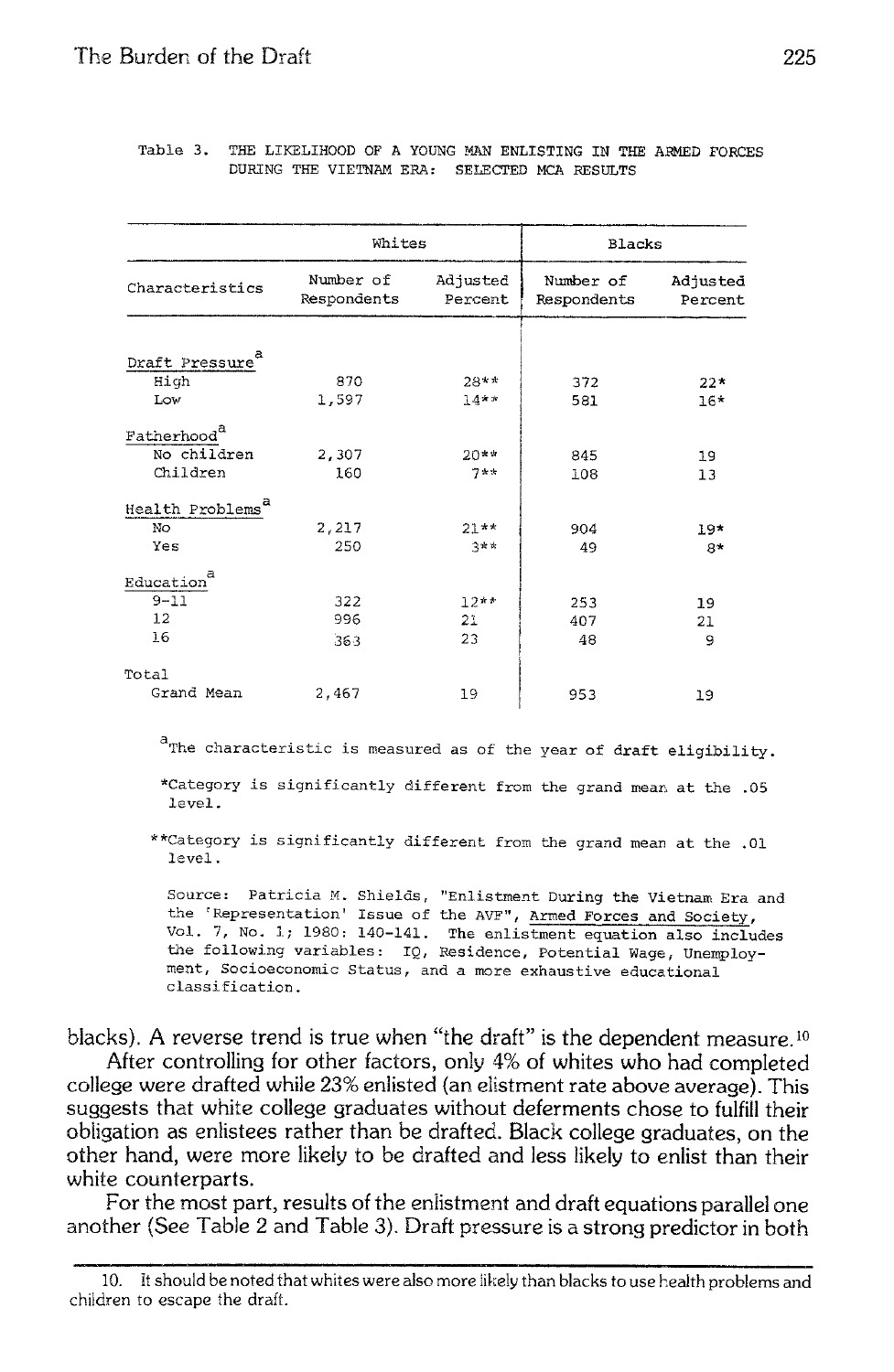models. Regardless of racial status, young men who were draft vulnerable between 1966 and 1968 entered at rates well above average. Likewise the military was successfully avoided through fatherhood and minor health problems. However, whites were better able to translate these potential deferments into permanent civilian status. Blacks with marginal health problems or children were drafted and enlisted at higher rates than similar whites.

The influence of the education variable was not complementary across the draft and enlistment models. Rather, education had a neutralizing influence. For example, white college graduates successfully avoided the draft, but entered in significant numbers as enlistees. White high school dropouts behaved quite differently. It would appear that they favored taking their chances with the draft in lieu of enlistment. Hence, the observed low enlistment rates and high draft rates. Interestingly, compared to similar whites, black college graduates and high school dropouts exhibit an opposite trend. Finally, it should be noted that both whites and blacks entered the armed forces in significant numbers. Whites were more likely to bear the burden as enlistees. Blacks, in contrast, paid the price as draftees.

# **CONCLUSION**

These results imply that fairness with respect to service, or ex-ante equity, was not achieved by the Selective Service System during the Vietnam era. The greater probabilities of being drafted among high school graduates and those from lower socioeconomic backgrounds are consistent with army records and the Baskir and Strauss results.

Throughout history, armed forces manpower policy has responded to goals such as national security and equity (Gerhardt, 1971). These results are unique in that they demonstrate the influences of both factors. The burden of the draft did not fall evenly upon young men of the period. Individuals who unfortunately possessed combinations of draft vulnerable personal characteristics—for example, black high school graduates—paid a higher than average price. The strength of the draft pressure variable, however, demonstrates the overriding importance of military demand. Men who were draft eligible during periods of high draft calls were least able to use the many deferment avenues. Hence, the fortunes of war or the luck of the draw was an important factor in determining who served.

As long as the possibility of international conflict exists, the draft will be an ever surfacing issue. Dissatisfaction with the All Volunteer Force (AVF) has intensified the current debate. Critics of the AVF feel it is ill-prepared, too expensive, poor in quality, and nonrepresentative in its recruits, and it will face even more serious problems as the manpower pool declines in the late '80s and early '90s. (See for example: Keeley, 1978; Kyle, 1980; Woosley, 1980). On the other hand, supporters of the AVF argue that its problems stem from underfunding. Furthermore, a peace time draft can never be justified. Arguments include immorality, loss of individual freedom, inefficiency and the inequities inherent in a draft.<sup>11</sup>

11. Senator Mark Hatfield (R-OR) is one of the most outspoken and eloquent critics of renewed draft registration (See Senate Hearings, 1980:4-12).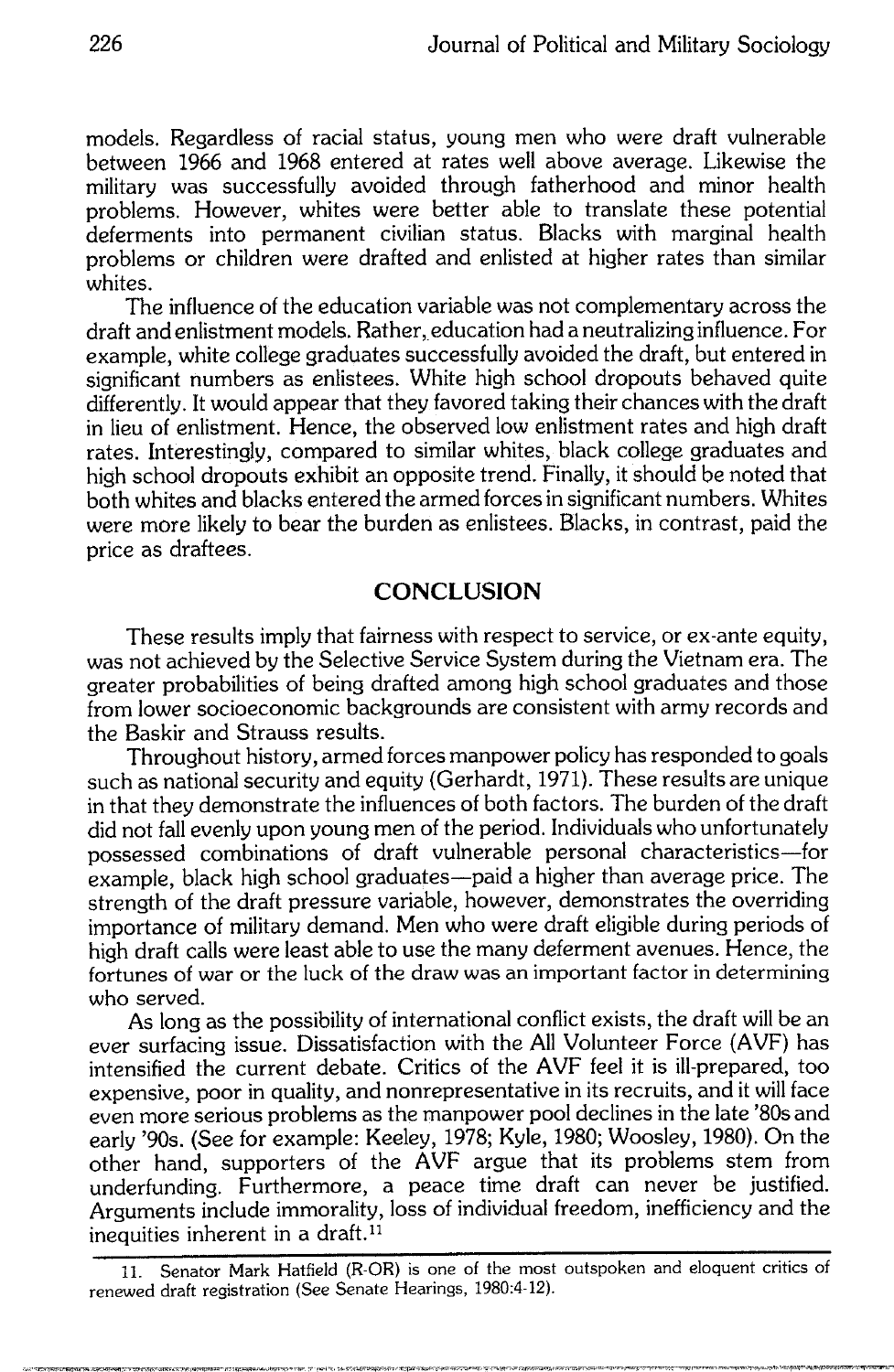If those who support a return to the draft prevail and we see a major policy shift in the future, the findings of this study suggest some policy implications. First, the mistakes of the student deferment should not be repeated.<sup>12</sup> A mixed volunteer-lottery system coupled with minimum health and ability standards would be a more equitable and effective method of meeting the manpower needs of the armed forces.<sup>13</sup> Second, special care should be taken to insure equity in the implementation of minimum health standards.

# **REFERENCES**

|                      | Andrews, Frank; Morgan, James and Sonquist, John                                                                                                                                                                                     |
|----------------------|--------------------------------------------------------------------------------------------------------------------------------------------------------------------------------------------------------------------------------------|
| 1967                 | Multiple Classification Analysis: A Report on a Computer Program for Multiple<br>Regression Using Categorical Predictors. Ann Arbor, Michigan: Survey Research<br>Center, Institute for Social Research, The University of Michigan. |
|                      | Baskir, Lawrence and Strauss, William                                                                                                                                                                                                |
| 1978                 | Chance and Circumstance: The Draft, the War and the Vietnam Generation.<br>New York: Alfred A. Knopf.                                                                                                                                |
| Canby, Steven L.     |                                                                                                                                                                                                                                      |
| 1972                 | Military Manpower Procurement: A Policy Analysis. Lexington, Mass.: Lexington<br>Books, D.C. Heath and Company.                                                                                                                      |
| Chapman, Bruce       |                                                                                                                                                                                                                                      |
| 1967                 | Wrong Man in Uniform: Our Unfair and Obsolete Draft and How We Can Replace<br>It. New York: Trident Press.                                                                                                                           |
| Congressional Digest |                                                                                                                                                                                                                                      |
| 1980                 | "Controversy Over Proposed Draft Registration: Pro and Con." April: 99-128.                                                                                                                                                          |
| Cooper, Richard V.L. |                                                                                                                                                                                                                                      |
| 1977                 | Military Manpower and the All-Volunteer Force. R-1450-ARPA. Santa Monica,<br>California: Rand.                                                                                                                                       |
|                      | Davis, James W. and Dolbeare, Kenneth M.                                                                                                                                                                                             |
| 1968                 | Little Groups of Neighbors: The Selective Service System. Chicago: Markham.                                                                                                                                                          |
| Gerhardt, James M.   |                                                                                                                                                                                                                                      |
| 1971                 | The Draft and Public Policy: Issues in Military Manpower Procurements 1945-<br>1970. Columbus, Ohio: Ohio State University Press.                                                                                                    |
| Harvard Study Group  |                                                                                                                                                                                                                                      |
| 1967                 | "On the Draft." Public Interest 9: 93-99.                                                                                                                                                                                            |
|                      | Janowitz, Morris and Moskos, Charles                                                                                                                                                                                                 |
| 1979                 | "Five Years of the All-Volunteer Force: 1973-1978." Armed Forces and Society 5:<br>171-218.                                                                                                                                          |
| Keeley, John B.      |                                                                                                                                                                                                                                      |
| 1978                 | The All-Volunteer Force and American Society. Charlottesville: University Press<br>of Virginia.                                                                                                                                      |
| Klassen, Albert D.   |                                                                                                                                                                                                                                      |
| 1966                 | Military Service in American Life Since World War II: An Overview. Chicago:<br>National Opinion Research Center.                                                                                                                     |
| Kyle, Deborah M.     |                                                                                                                                                                                                                                      |
| 1980                 | "FY 81 Manpower Budget: Plugging a Six-Inch Leak with a Two-Inch Cork."<br>Armed Forces Journal. April: 10-12.                                                                                                                       |
|                      |                                                                                                                                                                                                                                      |

12. The influence of the occupational deferment was not explored in this study. The author recommends that it also be absent from any draft system.

13. Under the current Selective Service Act, if we return to the draft, the student and occupational deferments will be eliminated. Ministery, conscientious objection and hardship claims will be considered as will physical and mental exemptions. The system would use a lottery to determine the order of induction (Leepson, 1980.432).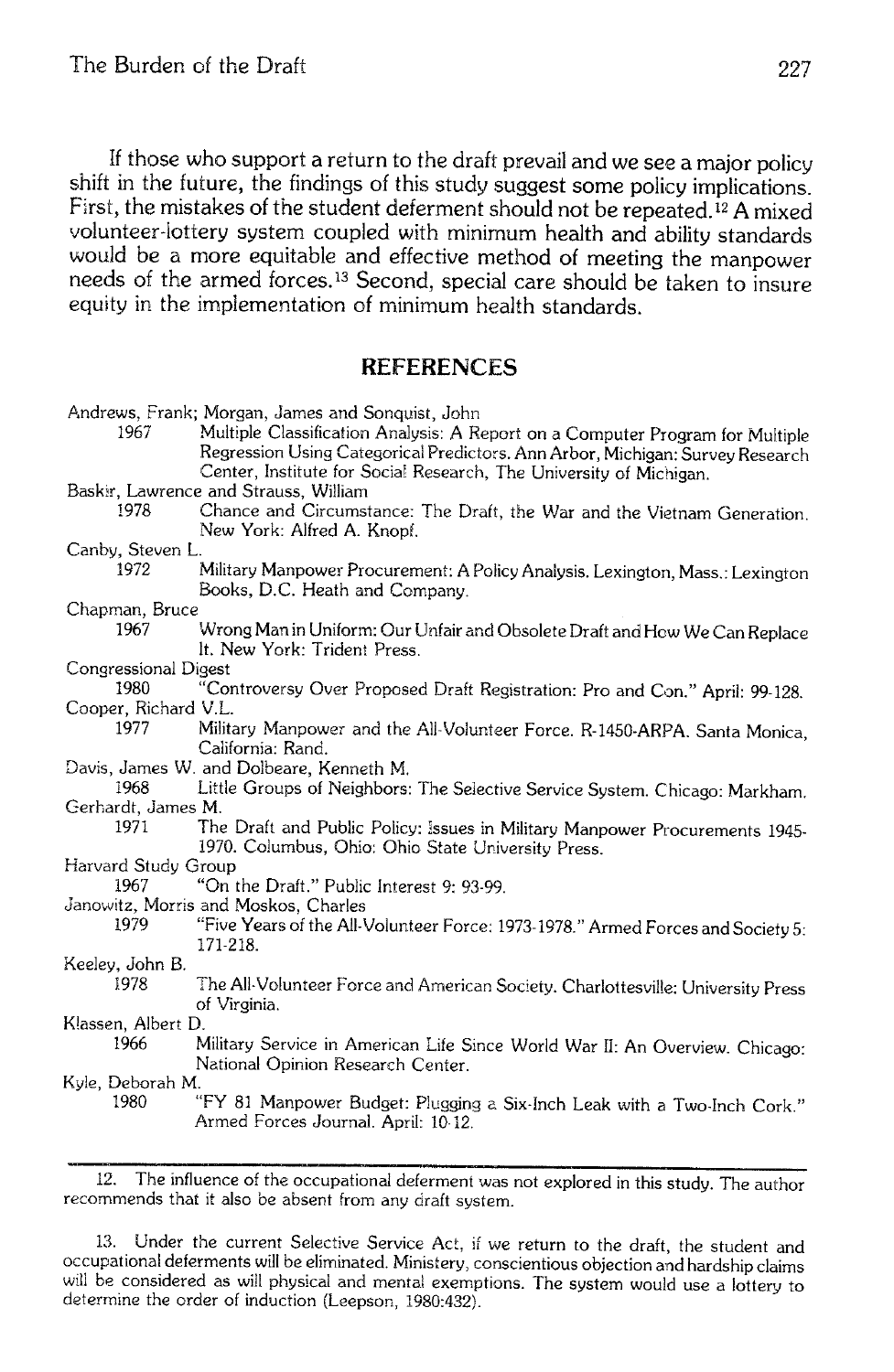Kohen, Andrew I.; Grasso, John T.; Myers, Steven C.; and Shields, Patricia M.

- Career Thresholds, Vol VI, Longitudinal Studies of the Educational and Labor 1977 Market Experiences of Young Men, U.S. Department of Labor Employment and Training Administration, R and D Monograph No. 16, (NTIS PB 250512/AS). Kohen, Andrew I. and Shields, Patricia M.
- "Reaping the Spoils of Defeat: Labor Market Experiences of Vietnam-Era 1980 Veterans" in Figley and Leventman (Eds.) Strangers at Home: Vietnam Veterans Since the War. New York: Praeger.

#### Leepson

"Draft Registration." Editorial Research Review (April): 427-444. 1980

## Little, Roger D.

- 1969 Selective Service and American Society. New York: Russell Sage Foundation. National Advisory Commission on Selective Service
	- In Pursuit of Equity: Who Serves When Not All Serve? Washington: U.S. 1967 Government Printing Office.
- Rice, Mitchell F.
- "Black Health Care: Another Look at an Old Problem." Texas Journal of Public Forthcoming Health.

#### Selective Service System

1967 The Selective Service System: Its Concepts, History and Operation. National Headquarters, Selective Service System, Washington: U.S. Government Printing Office.

#### Shields, Patricia M.

- Determinants of Service in the Armed Forces During the Vietnam Era. 1977 Columbus, Ohio: Center for Human Resource Research, The Ohio State University.
	- "Enlistment During the Vietnam Era and the 'Representation' Issue of the AVF." 1980 Armed Forces and Society 7: 133-151.

#### Tax, Sol

1968 The Draft: A Handbook of Facts and Alternatives. Chicago: University of Chicago Press.

Useem, Michael

- 1973 Conscription, Protest and Social Conflict. New York: Wiley.
- U.S. Senate Committee on Appropriations
	- Military Draft Registration: Fiscal Years 1980-81. 96th Congress, Second Session. 1980 Washington, D.C.: Government Printing Office.

## Walton, George

Let's End the Draft Mess. New York: David McKay Company. 1967

### Woosley, James

"Bagging the All Volunteer Force." Armed Forces Journal (Feb.): 17-19. 1980